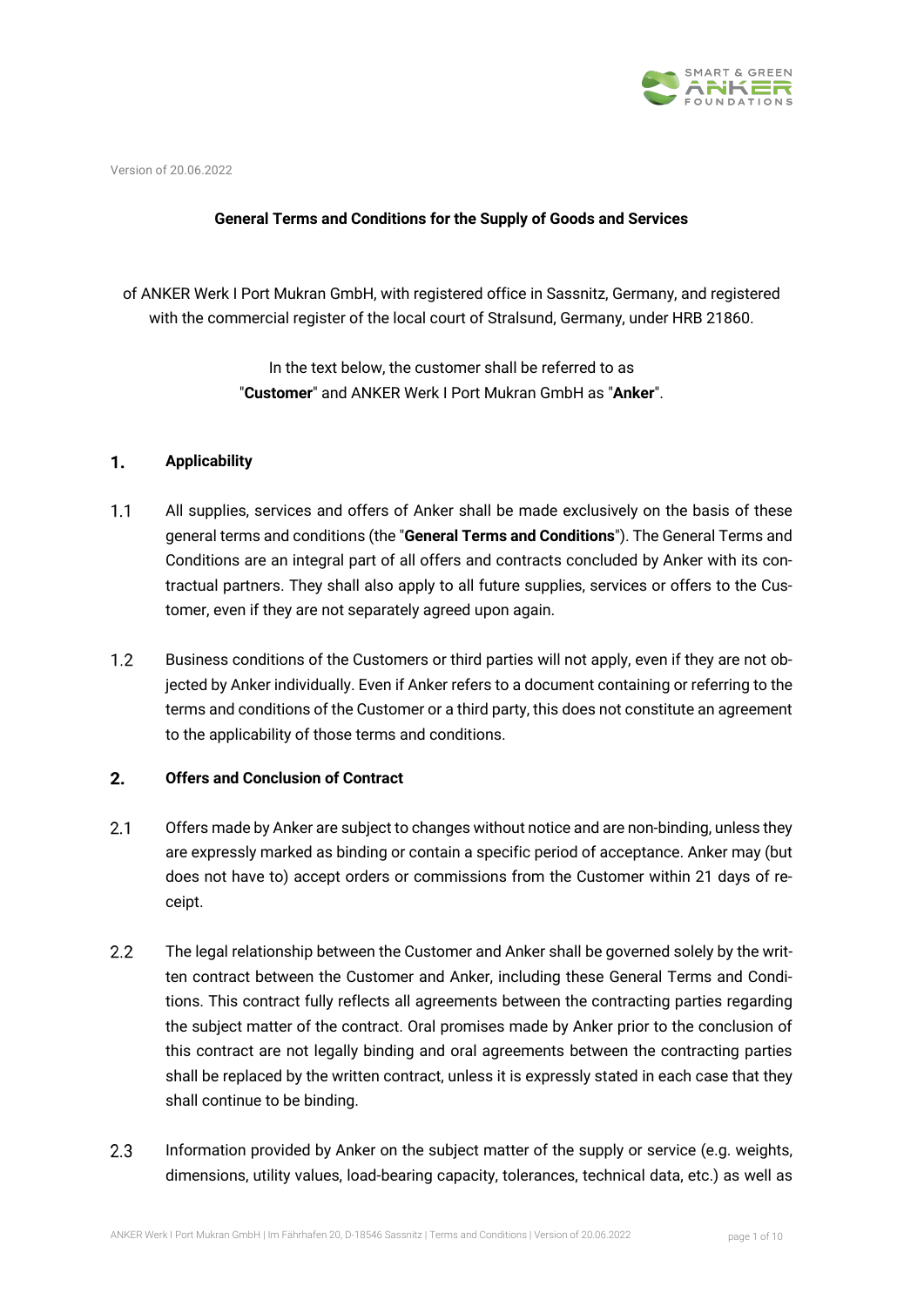

presentations of the same (e.g. drawings and illustrations), in particular in the corresponding performance descriptions of Anker, are only approximately authoritative, unless the usability for the contractually intended purpose requires exact conformity. They are not guaranteed quality features, but descriptions or identifications of the supply or service.

- $2.4$ Divergences customary in the trade and/or based upon legal prescriptions or technical improvement, as well as the replacement of modules by parts of equal value, are admissible in as far as they will not impair the use contractually targeted and the approvals under the laws governing construction supervision or, if applicable, the immission control laws for the wind turbines or radio towers to be erected by the Customer do not expire as a result of the modification.
- $2.5$ Anker retains the ownership or copyright for all offers and cost estimates issued by it as well as drawings, illustrations, calculations, brochures, catalogues, models, tools and other documents and resources made available to the Customer. The Customer must not allow third parties access to these items as such or in terms of content, disclose them, use them himself or through third parties, or reproduce them without the express approval of Anker. The Customer has to return these objects completely if Anker so demands and destroy any copies made if they are not required any more in the regular course of the business or if the negotiations do not lead to the signing of an agreement.

# $3.$ **Renumeration and Payment**

- $3.1$ The total agreed remuneration of Anker shall apply to (i) the production of prefabricated concrete foundations, as well as the transport and (ii) (if separately agreed) the erection of the foundations by Anker, in each case in the scope of service and supply agreed between the parties. Additional or special services will be charged separately.
- $3.2$ The remuneration is understood to be in EUR plus the VAT at the statutory rate, in the case of export deliveries plus customs duty, as well as fees and other public charges. Costs for transport and packaging are included in these prices. If Anker uses common facilities for building electricity, building water, etc. during the construction of the foundations (to be agreed separately), the costs arising from this shall be covered by the Customer.
- $3.3<sup>°</sup>$ Payment for the construction and supply of the foundations (not for the erection) shall be made in the following stages:
	- 25% of the remuneration for preparation of the foundation design (see Section 5.1);
	- 25% of the remuneration for obtaining the foundation test certificate (see Section 5.1);
	- 20% of the remuneration when the foundation is handed over to a forwarding agent, carrier or other third party designated to carry out the shipment;
	- 30% of the remuneration upon acceptance by the Customer according to Section 8.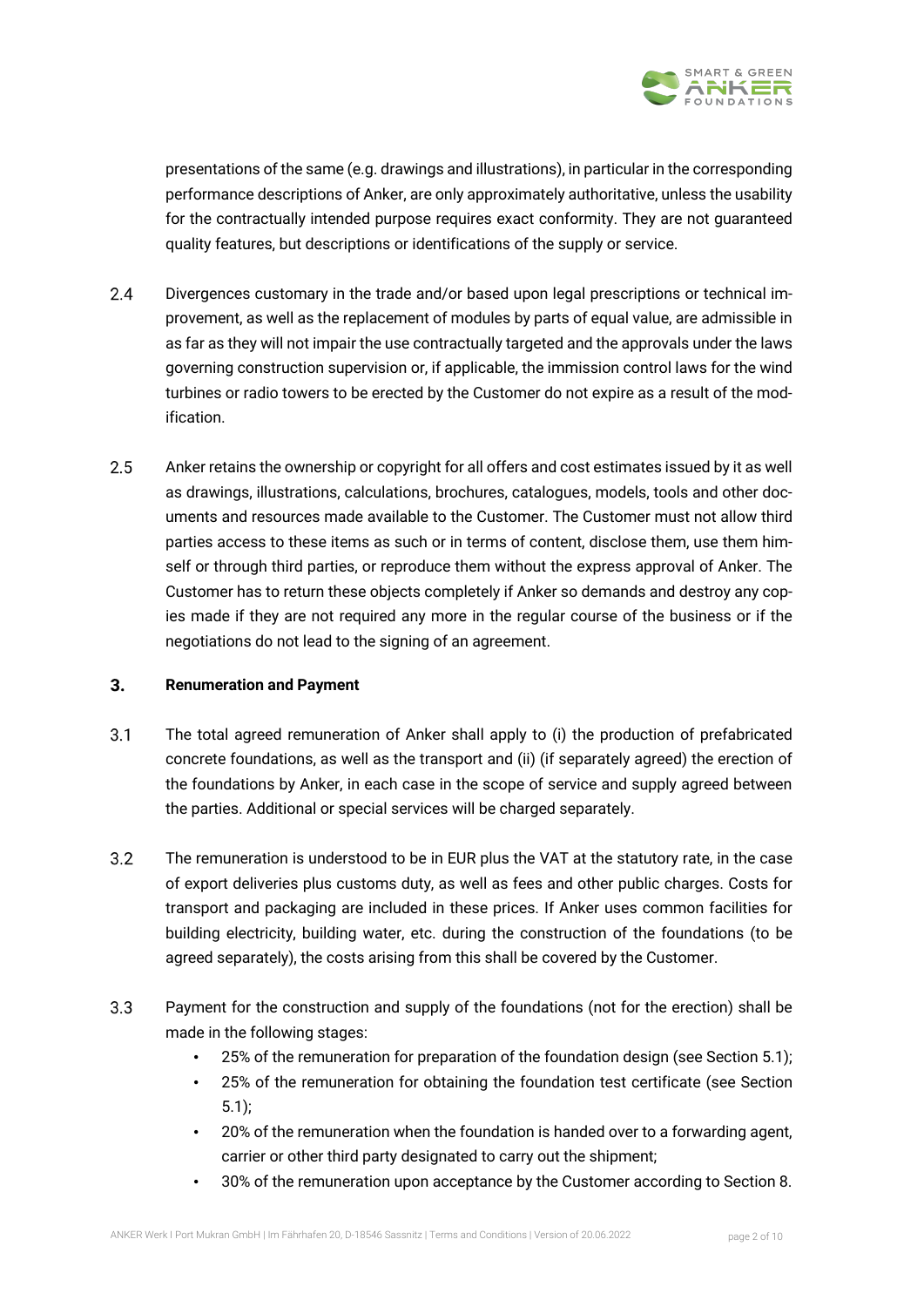

After each of the above steps, Anker shall be entitled to issue a respective invoice to Customer; Section 3.5 shall apply.

- $3.4$ Invoicing for the erection of the foundations shall take place upon acceptance by the Customer in accordance with Section 8.2; Section 3.5 shall apply.
- $3.5$ Invoiced amounts have to be paid within ten (10) banking days without any deduction. Authoritative shall be the date of receipt by Anker. Payment by check is excluded, unless it is agreed separately in the individual case. Should the Customer fail to effect payment as per the due date, the outstanding amounts shall accrue interest at 5% p.a; the possibility to claim higher interest and additional damages in cases of default shall remain unaffected.
- $3.6$ Retention with payments because of counterclaims of, or offsetting against such claims by, the Customer are permissible only if these counterclaims are undisputed or have been determined with legal effect.
- $3.7$ In case of non-compliance with the payment terms or publicity of circumstances which lead to doubts about the creditworthiness of the Customer, all claims of Anker – without regard to deferment – shall become due immediately. The same shall apply, if the Customer suspends his payments, is heavily in debt, insolvency proceeding are filed against the Customer or the filing of such insolvency proceedings are refused due to lack of substance. In this case, Anker is also entitled to perform or render outstanding supplies or services only against advance payment or provision of security and to interrupt the performance of services.

# $\overline{\mathbf{4}}$ . **Price Adjustment**

If prices of individual raw materials, products or wages used in the manufacture of the foundation increase after the conclusion of the contract and lead to an increase of the index defined below by more than 3%, Anker retains the right to increase the agreed remuneration for the manufacture of the foundation by means of a unilateral declaration to the Customer, which must be made no later than 4 weeks before the start of the manufacture of the foundation, taking into account the relevant share of the increased price of the raw materials, products or wages in the total remuneration for the manufacture of the foundation. The relevant index is the latest index published by the German Federal Statistical Office (Statistisches Bundesamt): Subject-matter series 17 series 2 (Prices and price indices for industrial products), Serial no. No.: 281 / GP nr.: 24 10 62 100 / Ref.: reinforcing steel in bars, hot-rolled and the Ref. no.: 21 / GP nr. 08 12 1 / Ref.: gravel and sand; crushed natural stone.

# 5. **Scope of Performance**

 $5.1$ The construction and supply of the precast concrete foundations owed by Anker includes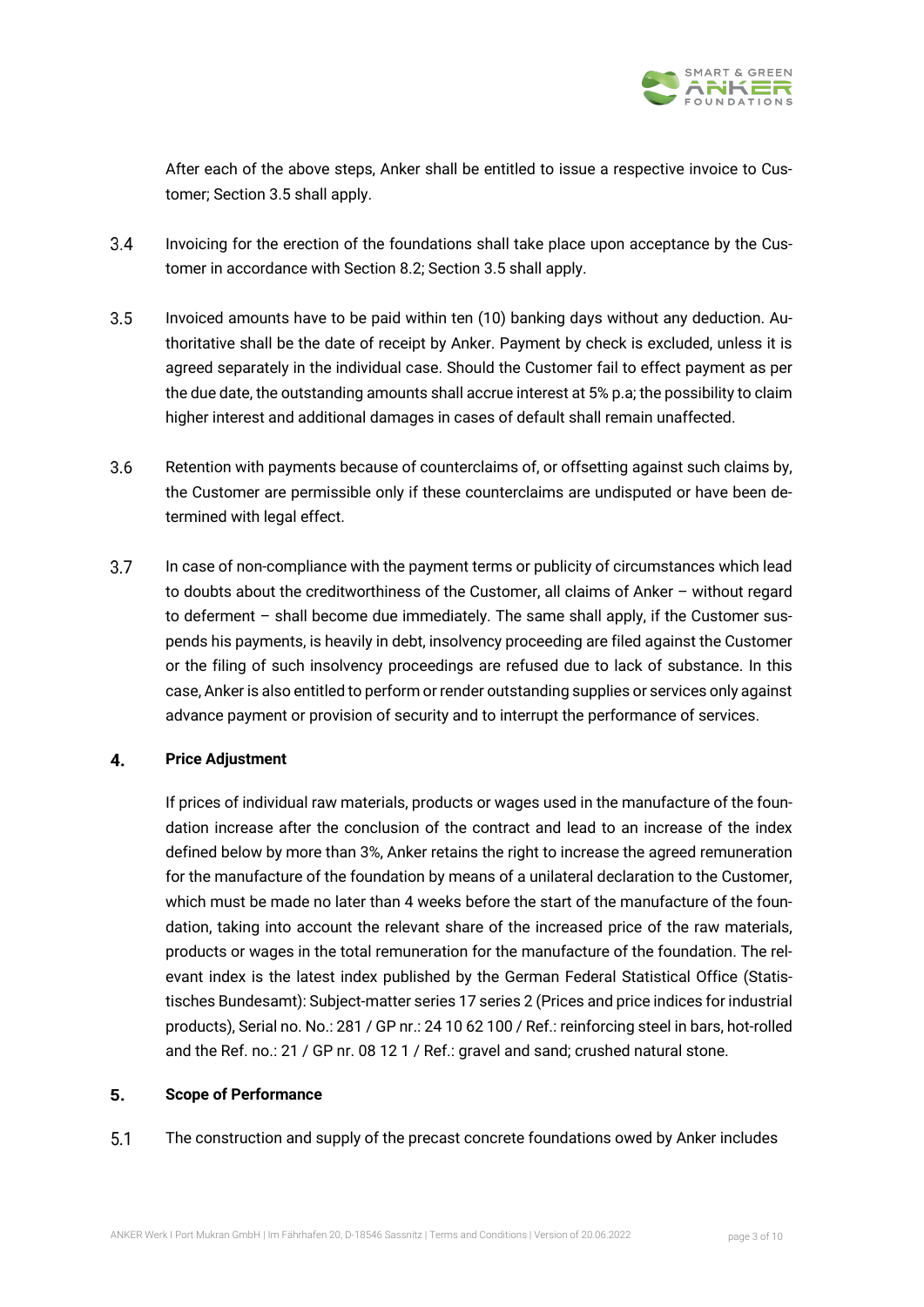

- a) the construction of a foundation design (the "**Foundation Design**") based on the information provided by the Customer in accordance with the information request as **annexed** to these General Terms and Conditions regarding the planned wind turbines or towers at the locations intended for them (the "**Turbine-Location**"),
- b) the obtaining of a certificate from the respective certification body (e.g. TÜV Nord in Germany) in accordance with the requirements of the IEC 61400, Deutsches Institut für Bautechnik (DIBT) or comparable guidelines [with regard to the type-tested statics or standard statics of the foundation design] (the "**Test Certificate**"),
- $c)$ the manufacture of the foundations according to the Foundation Design and the Test Certificate, and
- d) the shipment of the foundations to the Turbine-Locations.
- $5.2$ Insofar as the Customer has commissioned Anker to erect the precast concrete foundations, the obligation to erect the foundations by Anker includes
	- $a)$ the assembly of the components of the foundations at the Turbine-Locations and
	- b) the placement or erection of the foundations in the earth excavations prepared by the Customer for the foundations.
- $5.3$ Anker is not obligated or otherwise responsible for ensuring that wind turbines or towers can or may actually be erected at the Turbine-Locations as intended by the Customer. Nor does Anker have any obligation to create the actual and/or legal possibilities and circumstances to be able or permitted to supply or erect the foundations it has manufactured at the Turbine-Locations, but only (if agreed separately) to erect the foundations themselves. Accordingly, Anker shall in particular not be obliged to obtain any public law permits and certificates required for the use, construction or supply of the foundations (including the road traffic permits required for the supply of the foundations) and to verify whether the information provided by the Customer regarding the Turbine-Locations in accordance with the annexed request for information is correct.
- 5.4 For the purpose of enabling supply of the foundations, the Customer will in particular provide the following advance performance:
	- a) Providing access to the construction site (also for heavy trucks, assembly vehicles and cranes (up to 55 tons in total or 12 tons per vehicle axle)) suitable for carrying out the transport and (if separately agreed) construction work required for the performance of the contract, in particular by establishing the load-bearing capacity, paving or widening of existing roads or access to the construction site in coordination with Anker; the Customer must coordinate the type and scope of the access route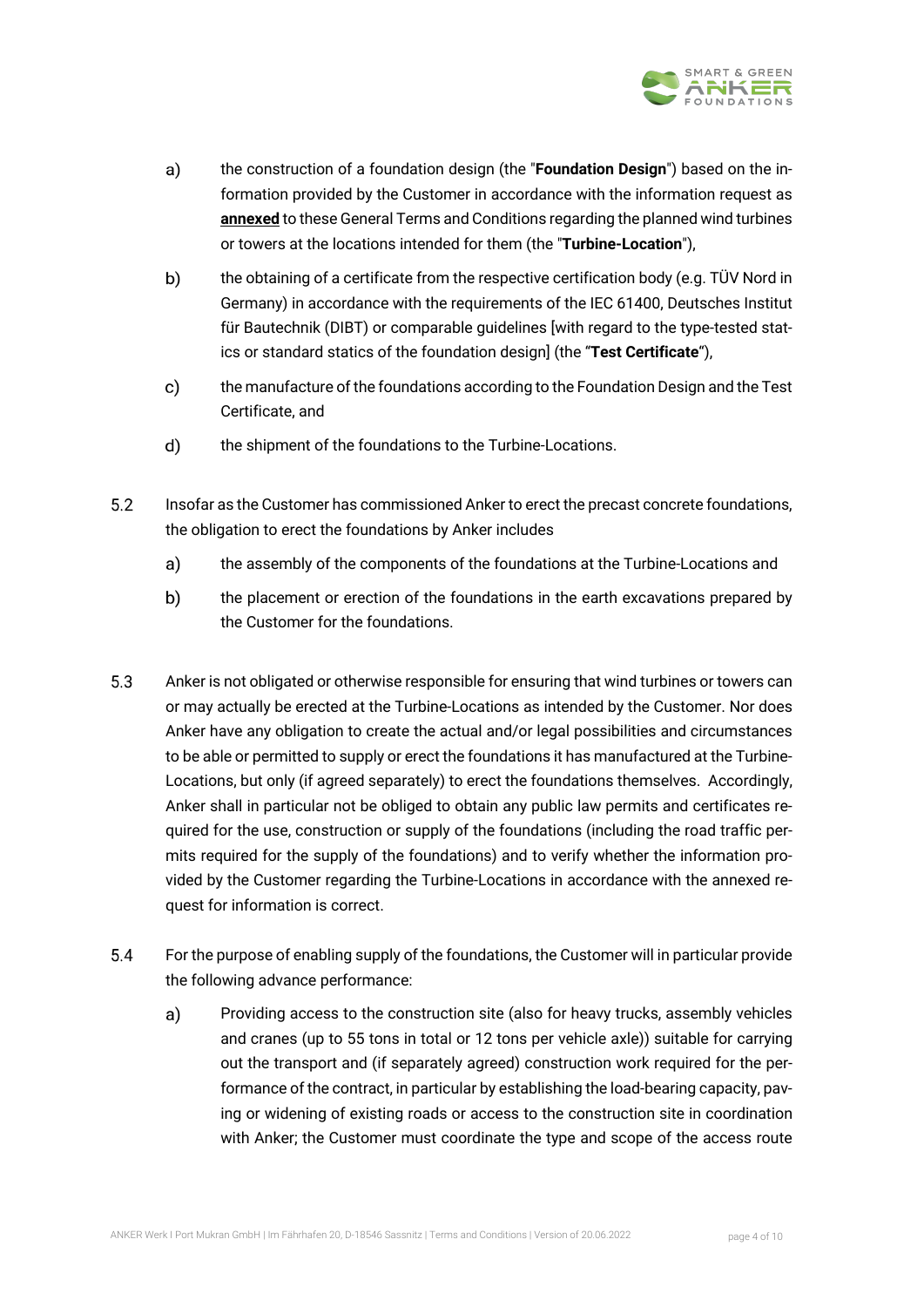

with Anker in good time before delivery. Access roads must be permanently maintained during the warranty period;

- b) The construction and maintenance of crane sites suitable for carrying out the transport and (if separately agreed) construction work necessary for the performance of the contract. The Customer shall consult with Anker in good time prior to delivery on the type and scope of the design of the crane site. The crane site must be permanently maintained during the warranty period;
- $\mathbf{c}$ Obtaining road permits for travel on any weight or otherwise restricted roads to the Turbine Location below county roads or for any sidewalk closures.
- $5.5$ For the purpose of enabling erection of the foundations (if agreed), the Customer shall also provide the following advance performance, in particular:
	- Establishing the legal and actual ground-related requirements for building the foun $a)$ dation (including site coordination);
	- $b)$ Establishing a proper subgrade free of trees, shrubs, overhead wires, superstructures, ditches, terrain ledges, and other obstructions;
	- $\mathbf{c}$ Establishing the legal and actual ground conditions for the construction of the foundation (including site coordination and measurement of the center of the foundation);
	- $\mathsf{d}$ Improvement of the building ground such as soil replacement as well as soil surveys and other geological measures;
	- $e)$ Excavation of the ground as well as the preparation of the ground conditions for the construction of the foundations (including dimensionally accurate foundation pits);
	- $f$ Providing other conditions necessary or customary for the construction of the foundations;
	- Dewatering / Water retention, if necessary;  $\mathbf{q}$
	- h) Execution of the foundation grounding system (Fundamenterdungssystems);
	- $i)$ Locating and (if necessary) rerouting of utility lines and drainages;
	- $i)$ any measures associated with deep foundation.
- 5.6 If the Customer fails to comply with the obligations in Sections 5.4 and 5.5 and the performance of the services by Anker is delayed as a result, Anker is entitled, but not obligated, to render substitute performance (*Ersatzvornahme*) even without setting a deadline in advance. The costs of a substitute performance shall be borne by the Customer. The Customer's liability for damages remains unaffected.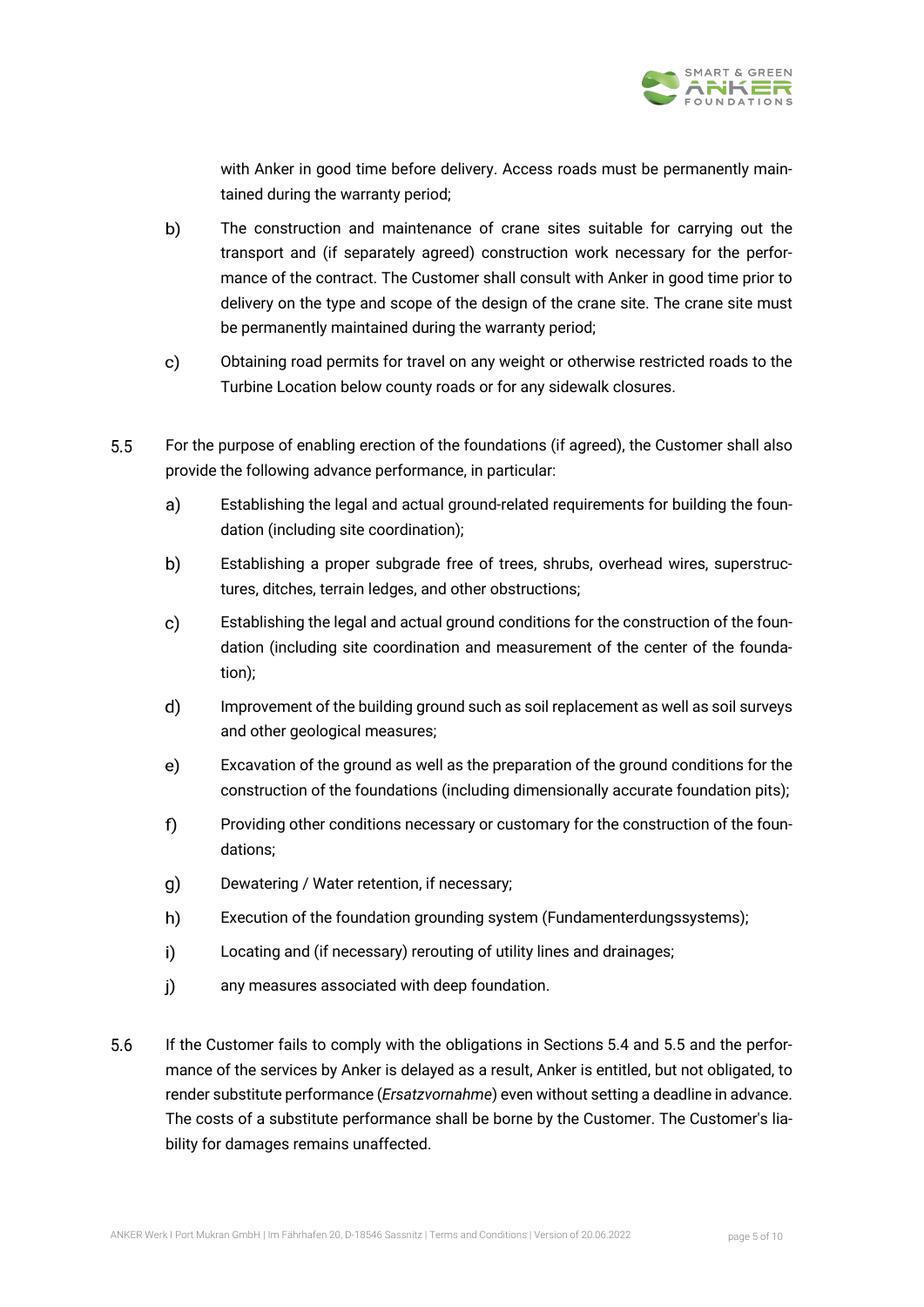

# 6. **Delivery**

- $6.1$ Deliveries by Anker shall be ex works. Otherwise, delivery of foundations shall be made in accordance with the contract, offer or order confirmation.
- $6.2$ Anker shall not carry out the delivery itself, but shall commission a forwarding agent, carrier or other third party designated to carry out shipments for this purpose. The costs for the delivery are included in the contract, the offer or the order confirmation and will not be invoiced separately to the Customer beyond that.
- $6.3$ Scheduled delivery dates and terms are subject to unhindered manufacturing process and the unhampered transportation- and delivery opportunities.
- $6.4$ Anker is not liable for impossibility of delivery or for delivery delays if these are due to (i) Acts of God or other events unforeseeable at the time the agreement was signed (e.g. operational disruptions of all kinds, problems in obtaining materials or energy, transport delays, strikes, lawful lockouts, lack of employees, energy or raw materials, difficulties in procuring the necessary permits from the authorities, official provisions, pandemics or the absence, not orderly or non-timely delivery by the suppliers), or (ii) circumstances and obstacles the Customer is responsible for (even only in part). If such events make performance or deliveries considerably more difficult or impossible and the hindrance is not only temporary, Anker is entitled to withdraw from the contract. In the event of impediments that are of temporary duration the deadlines for delivery or performance shall be extended or the delivery or performance dates shall be postponed by the period of the impediment plus a reasonable startup period.
- $6.5$ Anker's obligation to deliver and manufacture shall be suspended as long as the Customer is in default vis-à-vis Anker with respect to a due obligation.
- 6.6 Irrespective of any rights arising as a result of default by the Customer, Anker shall be entitled to demand an extension of periods for the delivery of goods and the performance of services or the postponement of the delivery of goods and the performance of services for a period of time equivalent to that for which the Customer fails to fulfill its contractual duties (in particular under Sections 5.4 and 5.5) towards Anker.
- 6.7 In case Anker is in default with a supply or service, or a supply or service is impossible for Anker, for whatever reason, then Anker's liability is limited in accordance with Section 8 of these General Terms and Conditions.
- $6.8$ If the Customer enters into acceptance default or infringes other cooperation duties, Anker shall be entitled to demand compensation for each week of delay at a flat rate of 3% of the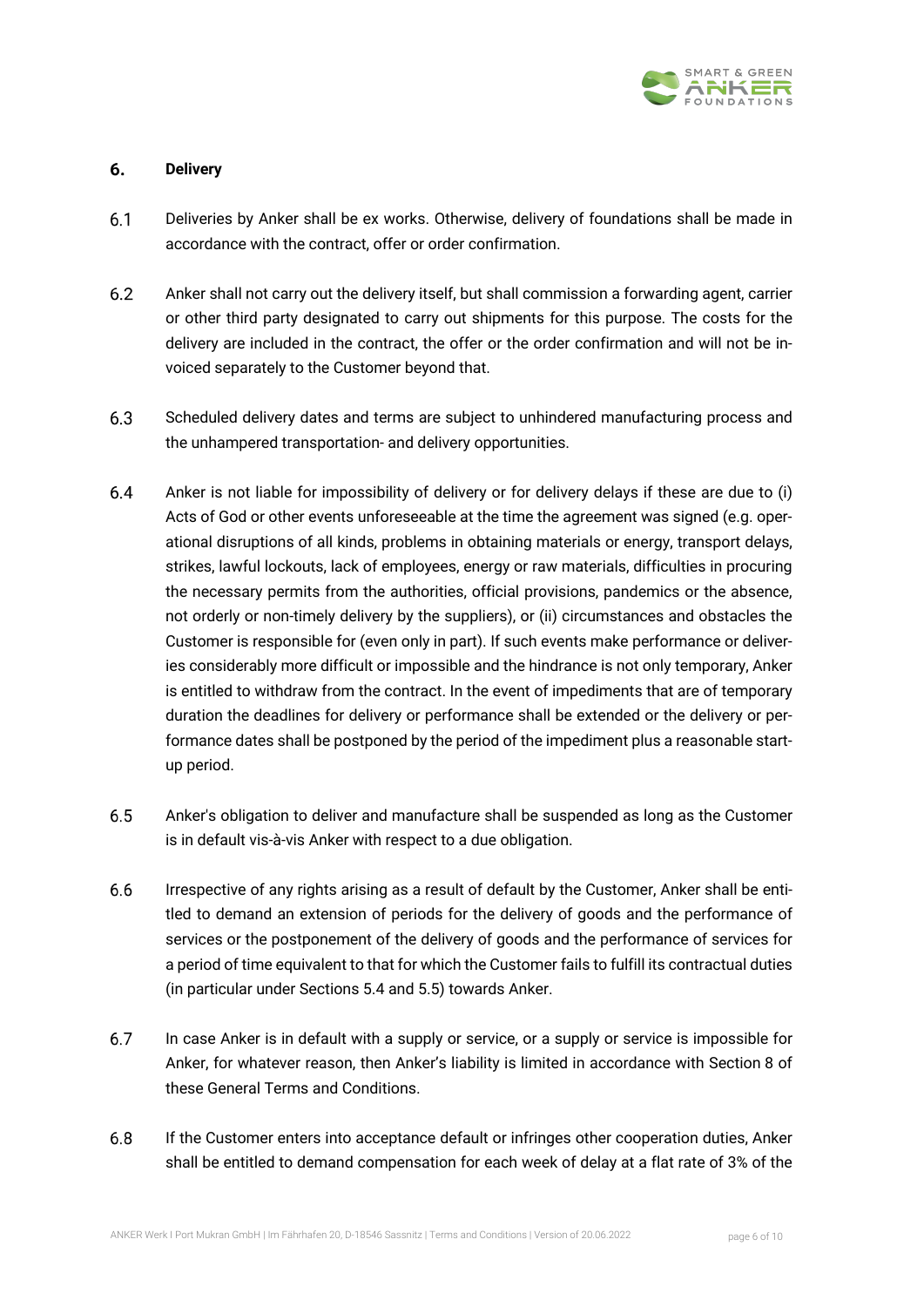

delivery value, but not more than 20% of the delivery value. Anker remains entitled to claim and evidence a higher damage; the Customer reserves the right to evidence that Anker has not suffered any damage or has suffered significantly less damage as a result of the delay in acceptance.

# $\overline{7}$ . **Place of Performance, Passage of Risk**

- $7.1$ The place of performance for all obligations of Anker arising from the contractual relationship shall be the place where the erection is to take place; this shall apply irrespective of whether Anker also owes the erection of the foundation parts or only the manufacture and delivery.
- $7.2$ If only the manufacture and delivery, but not the erection and assembly of the foundation parts is owed, the risk shall pass to the Customer upon delivery of the delivery item to the Customer. This also applies if partial deliveries are made. If the handover is delayed due to circumstances caused by the Customer, the transfer of risks to the Customer takes place on the day when Anker has offered the delivery item to the Customer for handover. If Anker is also obliged to erect and assemble the foundation parts, the risk shall pass to the Customer as soon as the Customer accepts the foundation parts erected by Anker or refuses acceptance of the foundation parts despite the fact that they are ready for acceptance.

# 8. **Acceptance**

- $8.1$ Unless an erection of the foundations has been agreed, the Customer is obliged to inspect the foundations delivered by Anker without undue delay (within one week at the latest) after delivery and to notify Anker of any defects. If the Customer fails to give notice of defects, the foundation(s) shall be deemed accepted or approved and the Customer shall not be entitled to any warranty rights due to recognizable defects.
- 8.2 If erection of the foundations has been agreed, Anker shall invite the Customer, who shall be entitled at any time to call in an expert surveyor for the purpose of acceptance, to accept the foundations within a period of at least one week. If, for reasons the Customer is responsible for, the Customer does not comply with the request after a further deadline of one week, the foundation shall be deemed to have been accepted or approved and the Customer shall not be entitled to any warranty rights on account of recognizable defects.
- $8.3$ Acceptance cannot be withheld because of insignificant defects. Only defects that impair the safety of the wind turbines or towers to be erected on the respective foundation or that verifiably lead to a reduction in profits are considered to be significant.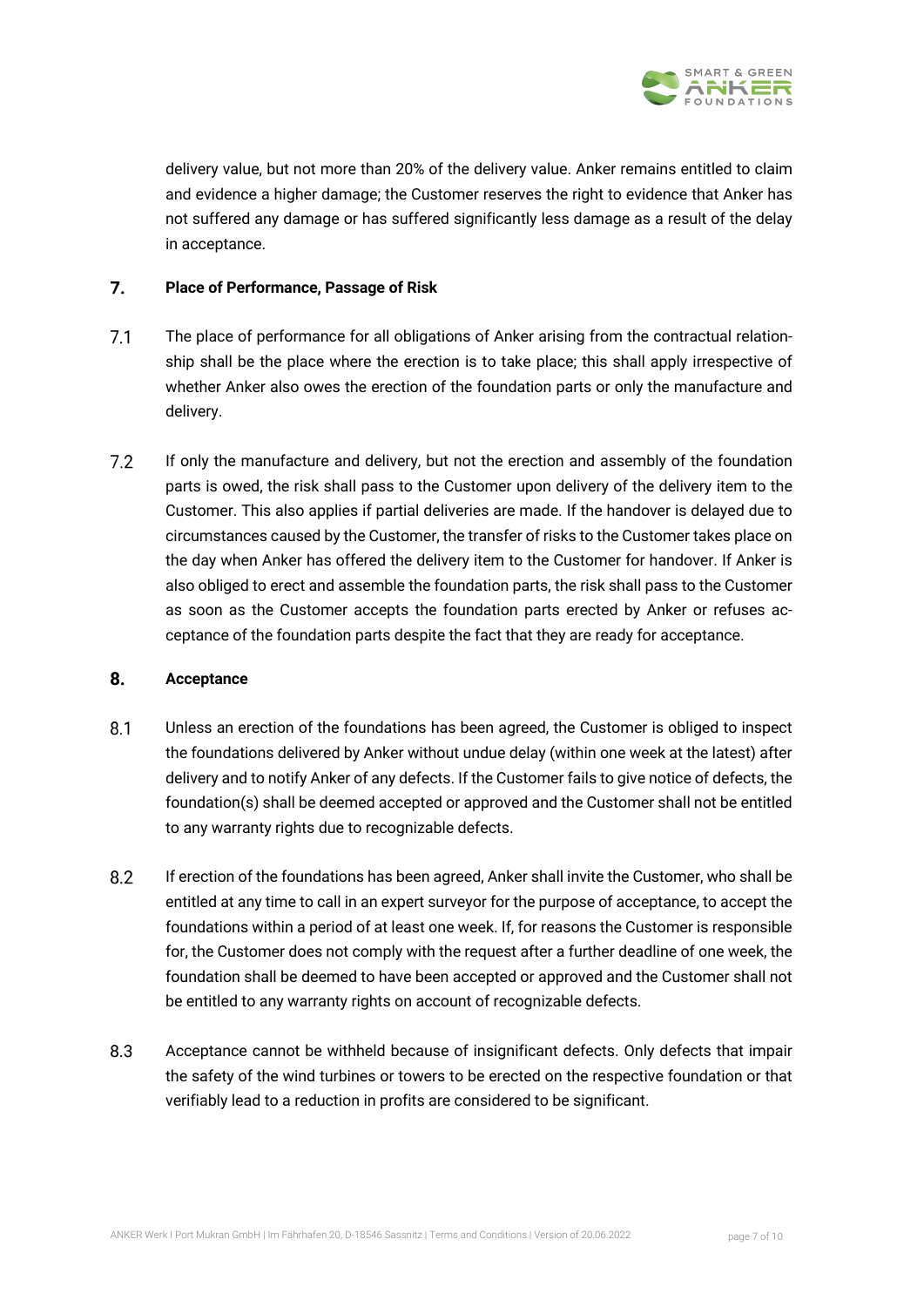

 $8.4$ Anker must also be notified of concealed defects without delay (at the latest within one week of their discovery and in any case before processing, combining or mixing the foundations); otherwise, the Customer shall not be entitled to any warranty rights due to such defects.

# 9. **Warranty**

- $9.1$ The foundation precast elements are produced by Anker - as far as specified - according to the state of the art. Claims for defects by the Customer do not exist in the case of merely immaterial deviations from the agreed quality, in case of immaterially impaired use of the delivery object, in case of natural wear and tear or damages occured after the transfer of risk as a result of faulty or negligent handling (also by the third party commissioned with the delivery), excessive stress, unsuitable operating materials, defective construction work (not carried out by Anker), unsuitable building ground or which occurs due to special external influences which are not assumed under the contract.
- $9.2$ If improper modifications or repairs are made by the Customer or third parties these and the consequences resulting thereof are no basis to assert claims for damages. The Customer's rights due to a defect shall also be excluded if the defect is due to a service to be provided by the Customer under the contract concluded between the Customer and Anker, these General Terms and Conditions or the offer made by Anker.
- $9.3$ Warranty claims by the Customer are limited to rectification of defects or replacement with the exception of cases in which a claim for damages exists in accordance with Section 10. However, the Customer reserves the right to reduce the renumeration if the subsequent performance fails. Anker shall have the right to choose the manner of subsequent performance. As a rule, subsequent performance shall be deemed to have failed if the defect has not been remedied even after the third attempt at subsequent performance.
- $9.4$ The obligation to remedy defects shall not apply if the Customer modifies the delivery item or has it modified by a third party without Anker's consent and the remedy of defects is thereby made impossible or unreasonably difficult. In any case, the Customer has to bear the additional costs for the elimination of defects arising from this alteration.

# $10.$ **Liability for Compensation**

 $10.1$ Claims of the Customer for damages, also due to delay or a defect of the foundation are excluded. The exclusion of liability does not apply to damages based on intent, gross negligence, negligent injury to life, physical injury, injury to health or negligent breach of essential contractual obligations, or in the case of defects that were fraudulently concealed or whose absence was guaranteed, as well as for claims under the Produkthaftungsgesetz (German Product Liability Act). This applies to both, Anker and its vicarious agents.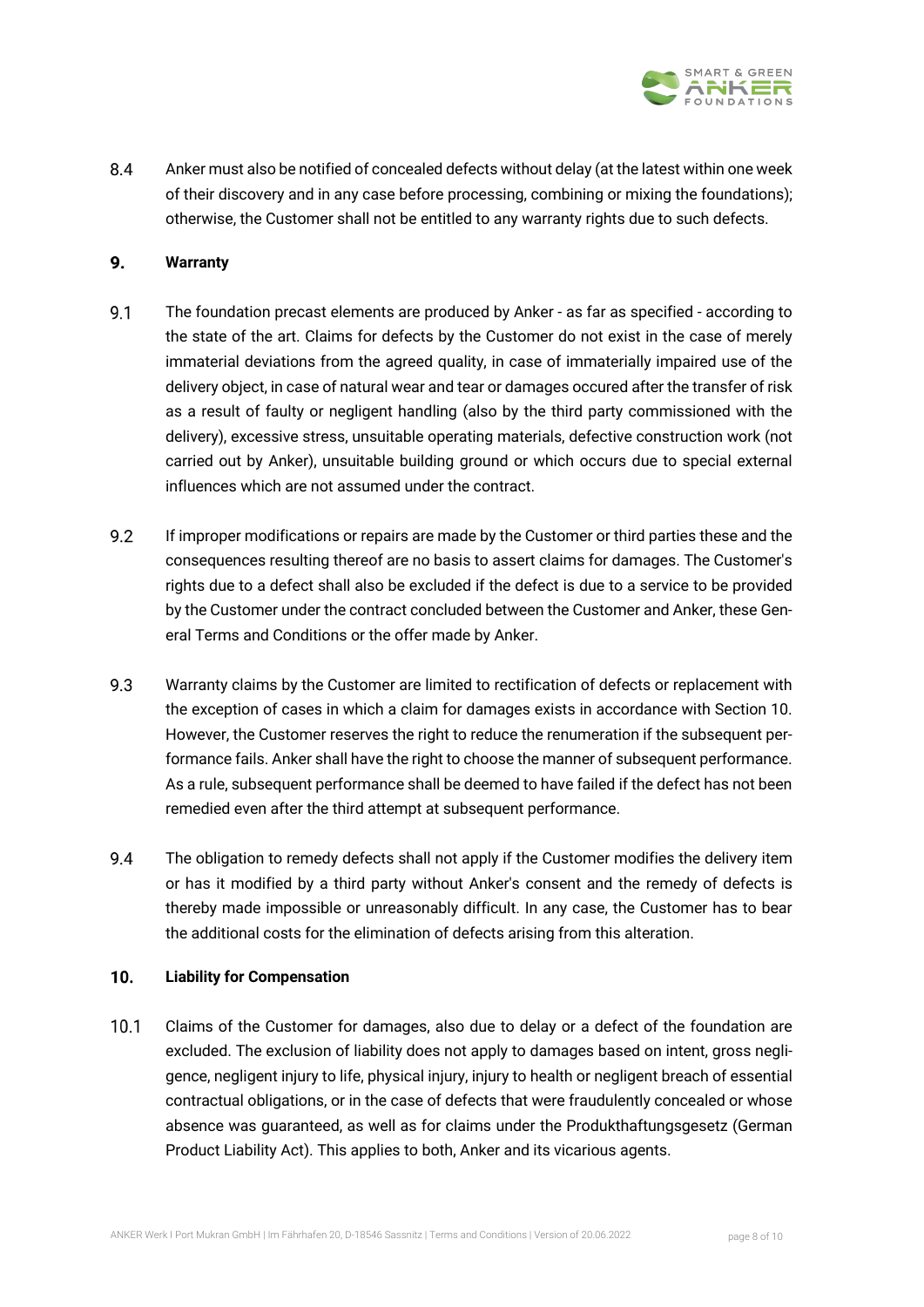

- $10.2$ The liability is limited to damages which Anker has foreseen when concluding the contract as a possible consequence of a contractual infringement or which Anker, by applying due care and attention, should have foreseen. Anker shall only be liable for indirect losses and consequential damages caused by defaults in the delivered objects produced by Anker, if such damage can be typically expected and when the delivered object is used in conformity with its intended purpose.
- $10.3$ In case of liability for simple negligence Anker's obligation to pay compensation for property damage and further financial losses resulting therefrom is limited to 10% of the net remuneration per each case of damage (even if this involves a breach of material contractual obligations).
- $10.4$ The aforementioned disclaimers and limitations of liability also apply to the same extent for the benefit of Anker's corporate bodies, legal representatives, employees and other vicarious agents.
- $10.5$ Insofar as Anker provides technical information or acts in an advisory capacity and such information or advice is not part of the contractually agreed scope of services owed by Anker, this is provided free of charge and under the exclusion of any liability.

### $11.$ **Property Rights**

- $11.1$ Unless otherwise agreed, Anker shall be obligated to provide the delivery free of commercial property rights and copyrights of third parties (hereinafter: property rights) only in the country of the place of delivery. Each contracting partner will immediately inform the other contracting partner in writing in the event that claims are made against it due to the infringement of such rights.
- $11.2$ In the event that the item supplied infringes a third party industrial property right or copyright then, according to its choice and at its own costs, Anker will either alter or exchange the item supplied in such a way that it no longer infringes any third party rights, but so that the item supplied continues to fulfil its contractually agreed functions, or procure the right of use for the Customer by concluding a license contract. If Anker does not manage to conform with the aforementioned within an appropriate period, the Customer is entitled to withdraw from the contract or reduce the renumeration appropriately. Any claims for damages by the Customer are subject to the limitations in Section 10 of these General Terms and Conditions.
- $11.3$ In case of infringements of rights by products supplied by Anker but manufactured by other manufacturers, then Anker shall, at its own discretion, make its claims against such manufacturer and supplier on the Customer's account or transfer its title to the Customer.